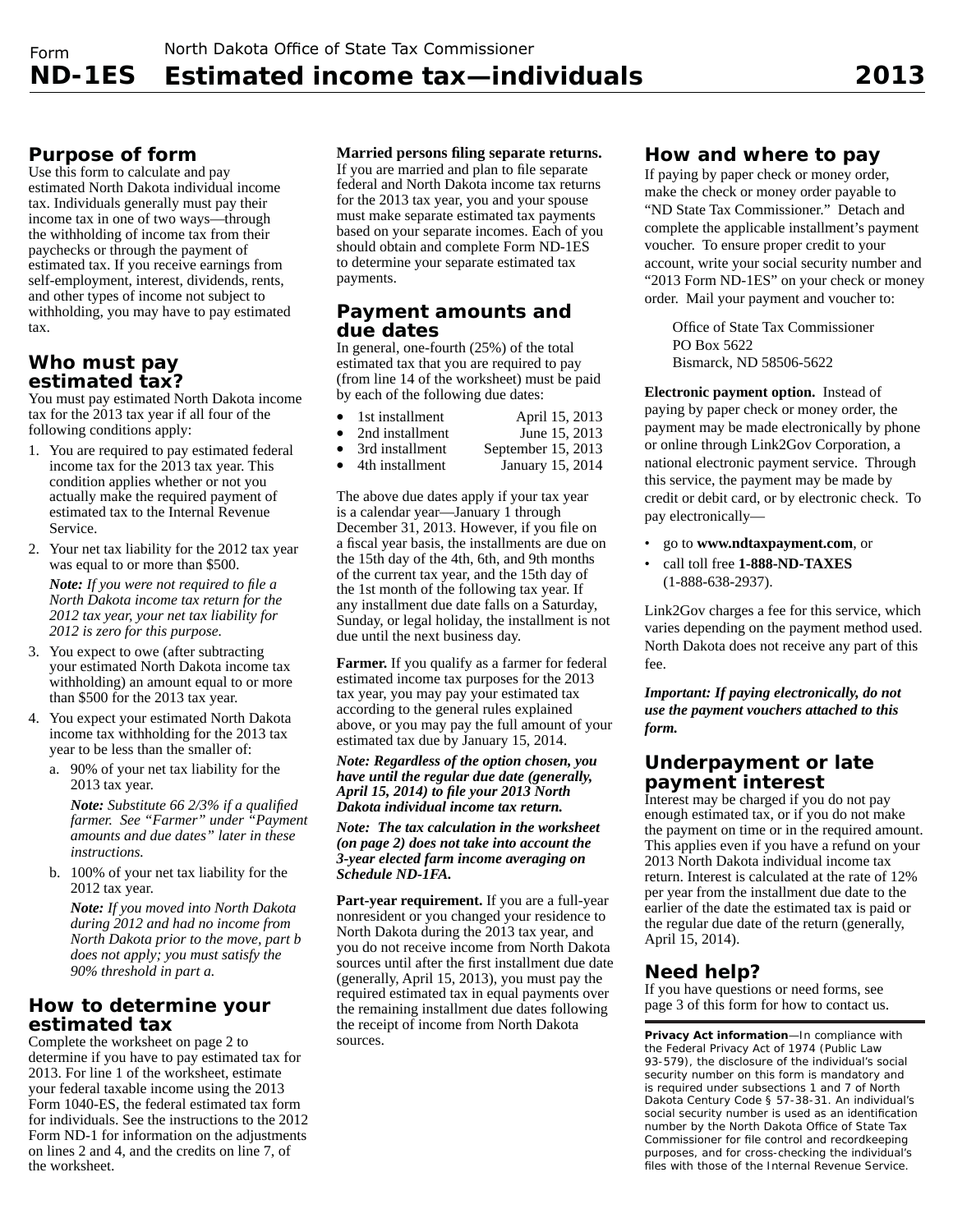# **2013 estimated income tax worksheet—individuals**

| 4. |                                                                                                                                                                                                                                                                                                      |  |
|----|------------------------------------------------------------------------------------------------------------------------------------------------------------------------------------------------------------------------------------------------------------------------------------------------------|--|
|    |                                                                                                                                                                                                                                                                                                      |  |
| 6. |                                                                                                                                                                                                                                                                                                      |  |
|    | If you (and your spouse, if filing jointly) were full-year residents, calculate the tax using the applicable<br>$\bullet$<br>2013 Tax Rate Schedule below.<br>If you (or your spouse, if filing jointly) was a full-year nonresident or a part-year resident, complete lines 15<br>through 19 below. |  |
|    |                                                                                                                                                                                                                                                                                                      |  |
|    |                                                                                                                                                                                                                                                                                                      |  |
|    |                                                                                                                                                                                                                                                                                                      |  |
|    | 10. Balance due (Subtract line 9 from line 8). If the amount on this line is less than \$500, stop here; you do not                                                                                                                                                                                  |  |
|    |                                                                                                                                                                                                                                                                                                      |  |
|    | 12. Net tax liability from 2012 Form ND-1, line 27. If you were not required to file a<br>2012 return, enter 0. If the amount on this line is less than \$500, stop here; you do                                                                                                                     |  |
|    | 13. Enter the smaller of line 11 or line 12. However, if you moved into North Dakota during the 2012 tax year and<br>had no income from North Dakota prior to the move, enter the amount from line 11. If line 9 is equal to or greater                                                              |  |
|    | 14. Minimum annual payment (Subtract line 9 from line 13). Divide this amount by 4 to determine the amount to<br>pay on each installment due date. See Payment amounts and due dates in the instructions on page 1 for                                                                               |  |
|    | Full-year nonresident or part-year resident tax calculation only (lines 15 through 19)                                                                                                                                                                                                               |  |
|    | 16. Income from North Dakota sources. Enter the portion of your estimated federal adjusted                                                                                                                                                                                                           |  |
|    |                                                                                                                                                                                                                                                                                                      |  |
|    |                                                                                                                                                                                                                                                                                                      |  |
|    |                                                                                                                                                                                                                                                                                                      |  |
|    |                                                                                                                                                                                                                                                                                                      |  |

# **2013 Tax Rate Schedules**

| <b>Single</b>                                       | Qualifying widow (er)                            |  |  |  |
|-----------------------------------------------------|--------------------------------------------------|--|--|--|
| If North Dakota                                     | If North Dakota                                  |  |  |  |
| taxable income is:                                  | taxable income is:                               |  |  |  |
| Your tax is equal to:                               | Your tax is equal to:                            |  |  |  |
| But not over                                        | But not over                                     |  |  |  |
| Over                                                | Over                                             |  |  |  |
| 0 \$ 36.250 1.51% of North Dakota taxable income    | 0 \$ 60,6501.51% of North Dakota taxable income  |  |  |  |
| $87,850$ \$ 547.38 + 2.82% of amount over \$ 36,250 | 146,400 \$915.82 + 2.82% of amount over \$60,650 |  |  |  |
| 36,250                                              | 60,650                                           |  |  |  |
| 183,250 2,002.50 + 3.13% of amount over             | 223,050 3,333.97 + 3.13% of amount over          |  |  |  |
| 87,850                                              | 146,400                                          |  |  |  |
| 87,850                                              | 146,400                                          |  |  |  |
| 398,350 4,988.52 + 3.63% of amount over             | 398,350 5,733.12 + 3.63% of amount over          |  |  |  |
| 183,250                                             | 223,050                                          |  |  |  |
| 183,250                                             | 223,050                                          |  |  |  |
| 398,350 12,796.65 + 3.99% of amount over            | 398,350                                          |  |  |  |
| 398,350                                             | 398,350  12,096.51 + 3.99% of amount over        |  |  |  |

#### Married filing separately **CONSCRIPTION And SET Algebra** / Head of household

| If North Dakota<br>taxable income is:           | Your tax is equal to:                           |         | If North Dakota | taxable income is: | Your tax is equal to:                            |         |
|-------------------------------------------------|-------------------------------------------------|---------|-----------------|--------------------|--------------------------------------------------|---------|
| Over<br>But not over                            |                                                 |         | Over            | But not over       |                                                  |         |
| 0 \$ 30,3251.51% of North Dakota taxable income |                                                 |         |                 |                    | 0 \$48,6001.51% of North Dakota taxable income   |         |
| 30,325                                          | 73,200 \$457.91 + 2.82% of amount over \$30,325 |         | 48,600          |                    | 125,450 \$733.86 + 2.82% of amount over \$48,600 |         |
| 73,200                                          | 111,525 $1,666.99 + 3.13\%$ of amount over      | 73,200  | 125,450         |                    | $203,150$ 2,901.03 + 3.13% of amount over        | 125,450 |
| 111,525 199,175 2,866.56 + 3.63% of amount over |                                                 | 111,525 | 203,150         |                    | 398,350 5,333.04 + 3.63% of amount over          | 203,150 |
| 199,1756,048.26 + 3.99% of amount over          |                                                 | 199,175 |                 |                    | \398,350  12,418.80 + 3.99% of amount over       | 398,350 |

# **Married fi ling jointly and**

| If North Dakota<br>taxable income is: | Your tax is equal to:                                |
|---------------------------------------|------------------------------------------------------|
| Over But not over                     |                                                      |
|                                       | \$ 0 \$ 60,6501.51% of North Dakota taxable income   |
| 60,650                                | 146,400 \$915.82 + 2.82% of amount over \$60,650     |
| 146,400                               | 223,050 3,333.97 + 3.13% of amount over<br>146,400   |
| 223,050                               | 223,050<br>398,350 5,733.12 + 3.63% of amount over   |
|                                       | 398,350<br>398,350  12,096.51 + 3.99% of amount over |

| If North Dakota<br>taxable income is: |                                            | Your tax is equal to:                            |         |
|---------------------------------------|--------------------------------------------|--------------------------------------------------|---------|
| Over But not over                     |                                            |                                                  |         |
| $\mathsf{s}$                          |                                            | 0 \$48,6001.51% of North Dakota taxable income   |         |
| 48,600                                |                                            | 125,450 \$733.86 + 2.82% of amount over \$48,600 |         |
| 125,450                               |                                            | $203,150$ 2,901.03 + 3.13% of amount over        | 125,450 |
| 203,150                               | 398,350 5,333.04 + 3.63% of amount over    |                                                  | 203,150 |
|                                       | .398.350  12.418.80 + 3.99% of amount over |                                                  | 398.350 |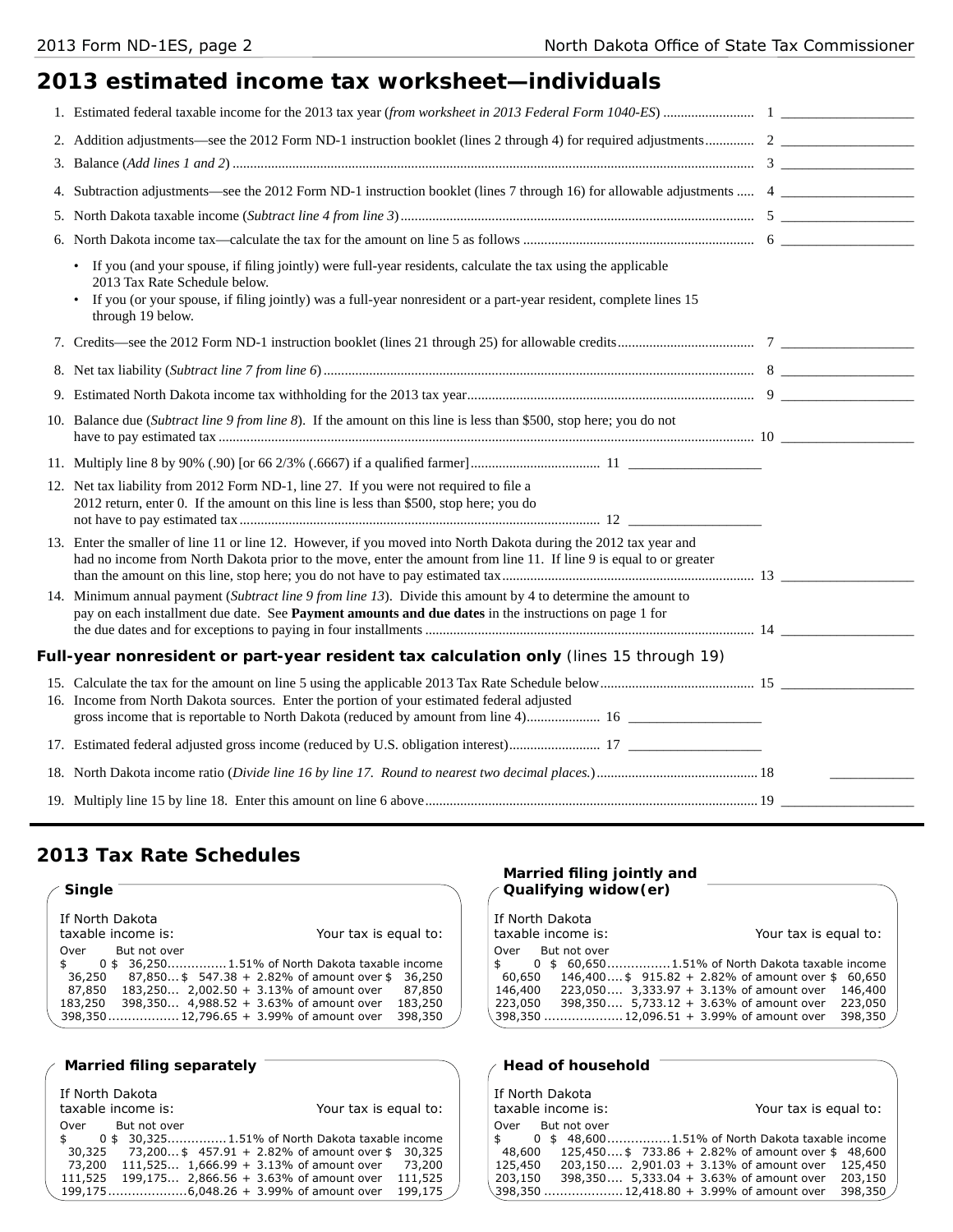#### **Call**

Questions: (701) 328-1247 Forms: (701) 328-1243

If speech or hearing impaired, call us through Relay North Dakota at 1-800-366-6888.

### **E-mail**

Request forms, ask questions, or send messages to us via e -mail at—

**individualtax@nd.gov**

#### **Web site**

Our Web site address is **www.nd.gov/tax** 

#### **Write**

Office of State Tax Commissioner 600 E. Boulevard Ave., Dept. 127 Bismarck, ND 58505-0599

#### **Walk-in assistance**

Stop in to see us in person at our main office in Bismarck. You will find us in the-

Individual Income Tax Section State Capitol, 16th Floor Monday through Friday (except holidays) 8:00 a.m. to 5:00 p.m.

Due January 15, 2014

# **Record of estimated tax payments for 2013 tax year**

| <b>Installment</b><br>number | Payment<br>due date $1$ | Date paid | <b>Check or</b><br>money order<br>number | <b>Amount</b> paid | Amount, if any,<br>applied from<br>2012 return $^2$ | <b>Total</b><br>amount paid |
|------------------------------|-------------------------|-----------|------------------------------------------|--------------------|-----------------------------------------------------|-----------------------------|
|                              | April 15, 2013          |           |                                          |                    |                                                     |                             |
| 2                            | June 15, 2013           |           |                                          |                    |                                                     |                             |
| 3                            | Sept. 15, 2013          |           |                                          |                    |                                                     |                             |
|                              | Jan. 15, 2014           |           |                                          |                    |                                                     |                             |
|                              |                         |           |                                          |                    |                                                     |                             |

In the case of (1) a fiscal year filer, (2) a farmer, or (3) an individual whose estimated tax requirement does not begin until after April 15, 2013, see instructions for applicable due dates.

| <sup>2</sup> If you attached a statement to your 2012 North Dakota return electing to apply part or all of your 2012 overpayment to a quarter other than the first |  |
|--------------------------------------------------------------------------------------------------------------------------------------------------------------------|--|
| quarter of 2013, enter the overpayment on the applicable quarter's line.                                                                                           |  |

#### **ND-1ES**

|                                               | Form ND-1ES Estimated tax payment voucher - individuals |
|-----------------------------------------------|---------------------------------------------------------|
| North Dakota Office of State Tax Commissioner | 2013                                                    |
| 28709                                         | 4th Installment                                         |



*DO NOT use this voucher if paying electronically*

\_\_\_\_\_\_\_\_\_\_\_\_\_\_\_\_\_\_\_\_\_\_\_\_\_\_\_\_\_

| Name (first, middle initial and last)                                                                                                                                                                                                               |                                   | Your Social Security Number     |
|-----------------------------------------------------------------------------------------------------------------------------------------------------------------------------------------------------------------------------------------------------|-----------------------------------|---------------------------------|
| If Joint Estimate, Spouse's Name (first, middle initial and last)                                                                                                                                                                                   |                                   | Spouse's Social Security Number |
| Mailing Address                                                                                                                                                                                                                                     |                                   | <b>Amount of Payment</b>        |
| City, State and Zip Code                                                                                                                                                                                                                            | For Tax<br>Department<br>use only |                                 |
| • Make check or money order payable to "ND State Tax Commissioner."<br>• Write social security number(s) and "2013 Form ND-1ES" on check or<br>money order.<br>• Mail to: Office of State Tax Commissioner, PO Box 5622, Bismarck, ND<br>58506-5622 |                                   |                                 |